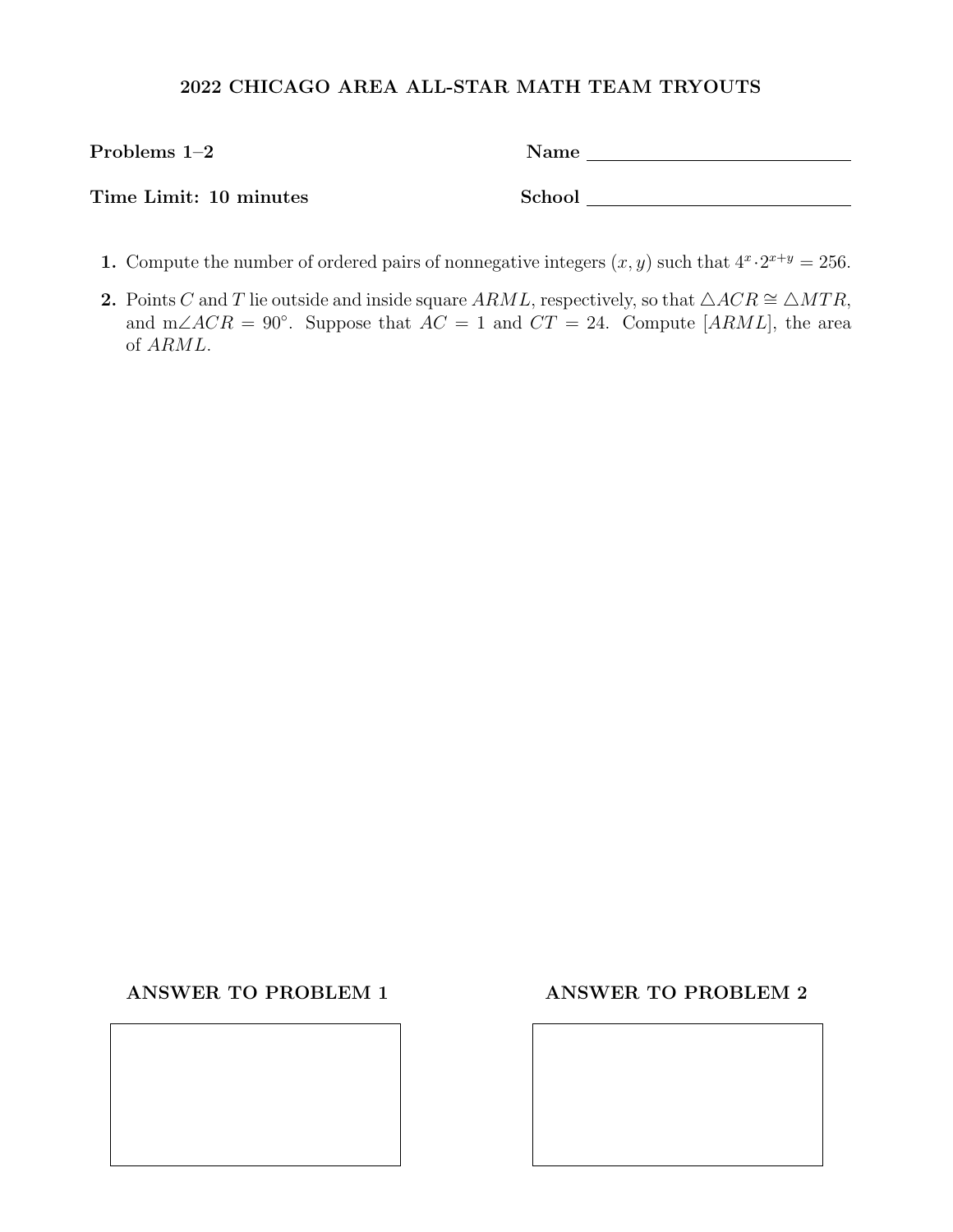| Problems 3–4           | Name   |
|------------------------|--------|
| Time Limit: 10 minutes | School |

- **3.** In  $\triangle ABC$ , points M, N, and O lie on  $\overline{AB}$ ,  $\overline{BC}$ , and  $\overline{AC}$  respectively, so that  $\frac{AM}{MB} = \frac{2}{3}$  $rac{2}{3}$  and O is the midpoint of  $\overline{AC}$ . Suppose that  $\overline{AN}$ ,  $\overline{CM}$ , and  $\overline{BO}$  intersect at Q. Compute  $\frac{MQ}{QC}$ .
- 4. Compute the number of ways to split a plate of five chocolate-chip cookies and two snickerdoodles among three children, assuming that no child is guaranteed to receive a cookie. (Cookies of each kind are identical and cannot be broken.)

ANSWER TO PROBLEM 3 ANSWER TO PROBLEM 4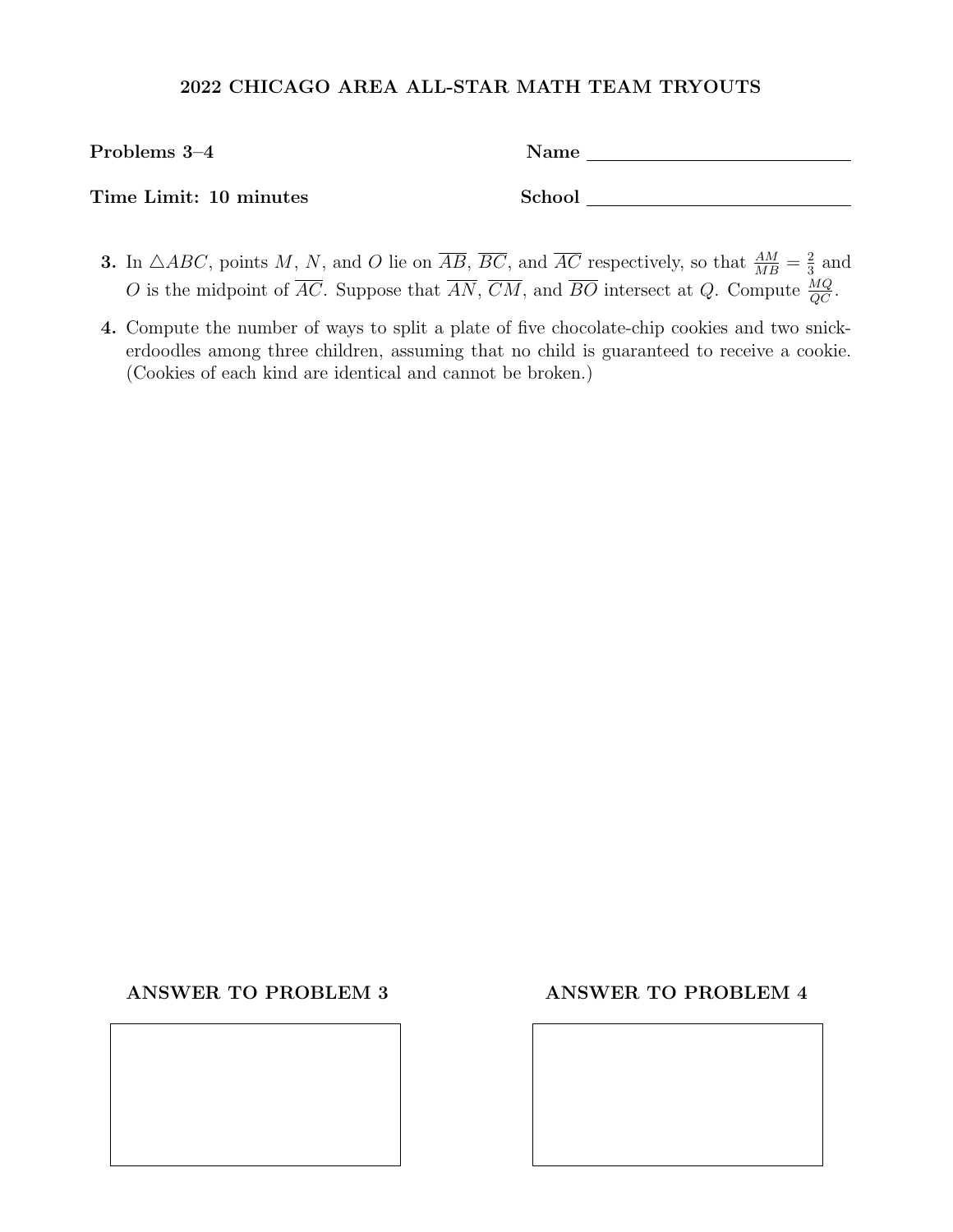| Problems 5–6           | Name   |  |
|------------------------|--------|--|
| Time Limit: 10 minutes | School |  |

5. Compute the number of values of  $x, 0 < x < 2\pi$ , such that

$$
\left(4^{\cos(2x)}\right)^{\sin(2x)} = 2.
$$

6. A very confused student mixes up sines, cosines, and logs, and comes up with the "identity"  $\log_2(2x) = 1 - 2(\log_2 x)^2$ . Although it is not true for all values of x, amazingly, it is true for some values of x. Compute all values of x that satisfy this equation.

### ANSWER TO PROBLEM 5 ANSWER TO PROBLEM 6

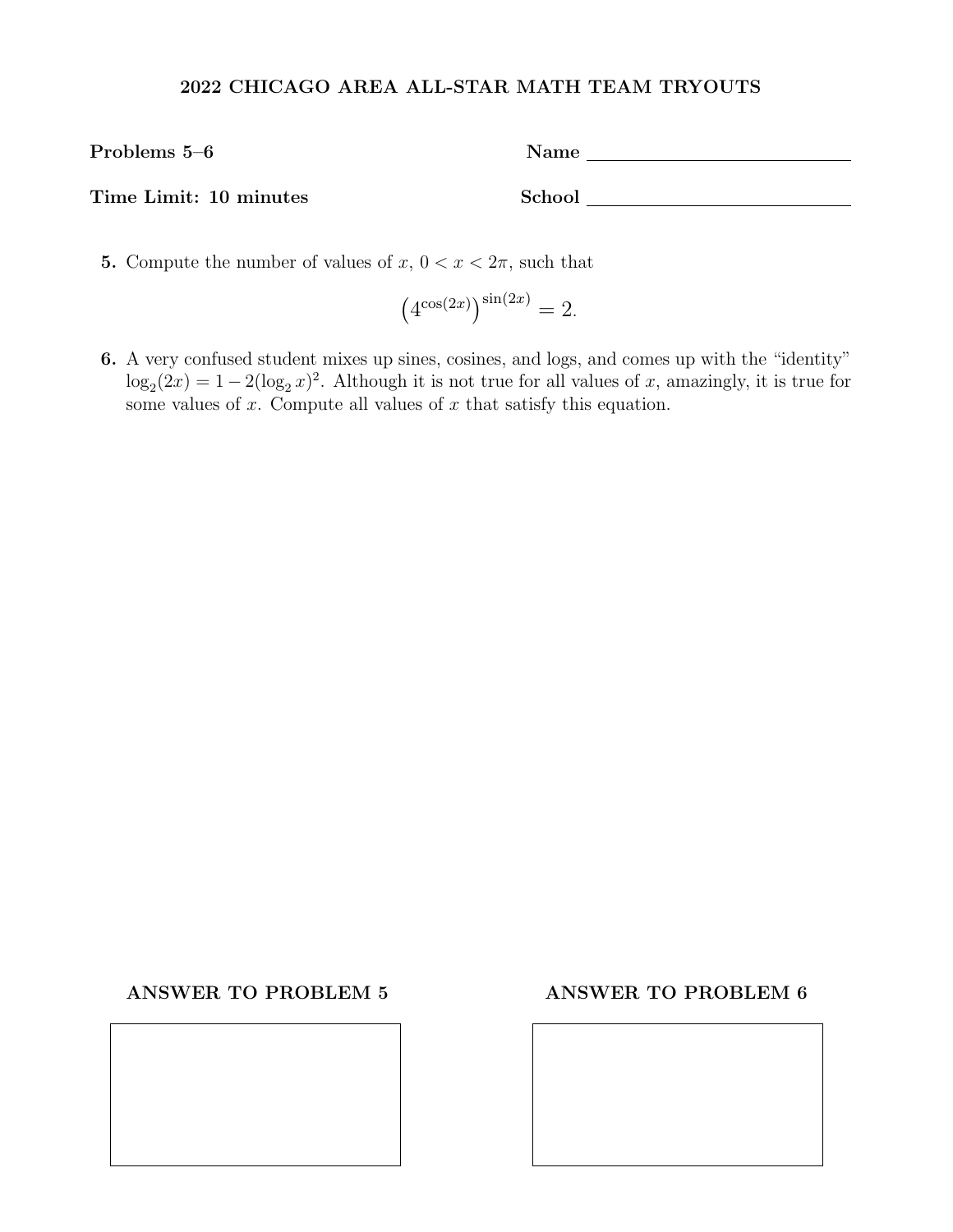| Problems 7-8           | Name   |  |
|------------------------|--------|--|
|                        |        |  |
| Time Limit: 10 minutes | School |  |

7. A tiling of the plane consists of black  $1 \times 1$  squares surrounded by white  $2 \times 1$  rectangles, where the pattern shown below is repeated forever in all directions. Compute the fraction of the plane that is black.



8. Ari, Jonah, and Helen go for a jog around a circular track. Ari and Helen take off in one direction at 6 feet per second and 4 feet per second, respectively, while Jonah runs in the opposite direction at 5 feet per second. All three runners start from the same point at the same time, and the jog finishes when they all three are again at the same point at the same time. Whenever one runner passes another in either direction, they give a high-five. Compute the number of high-fives that occur between the start and the end.

## ANSWER TO PROBLEM 7 ANSWER TO PROBLEM 8

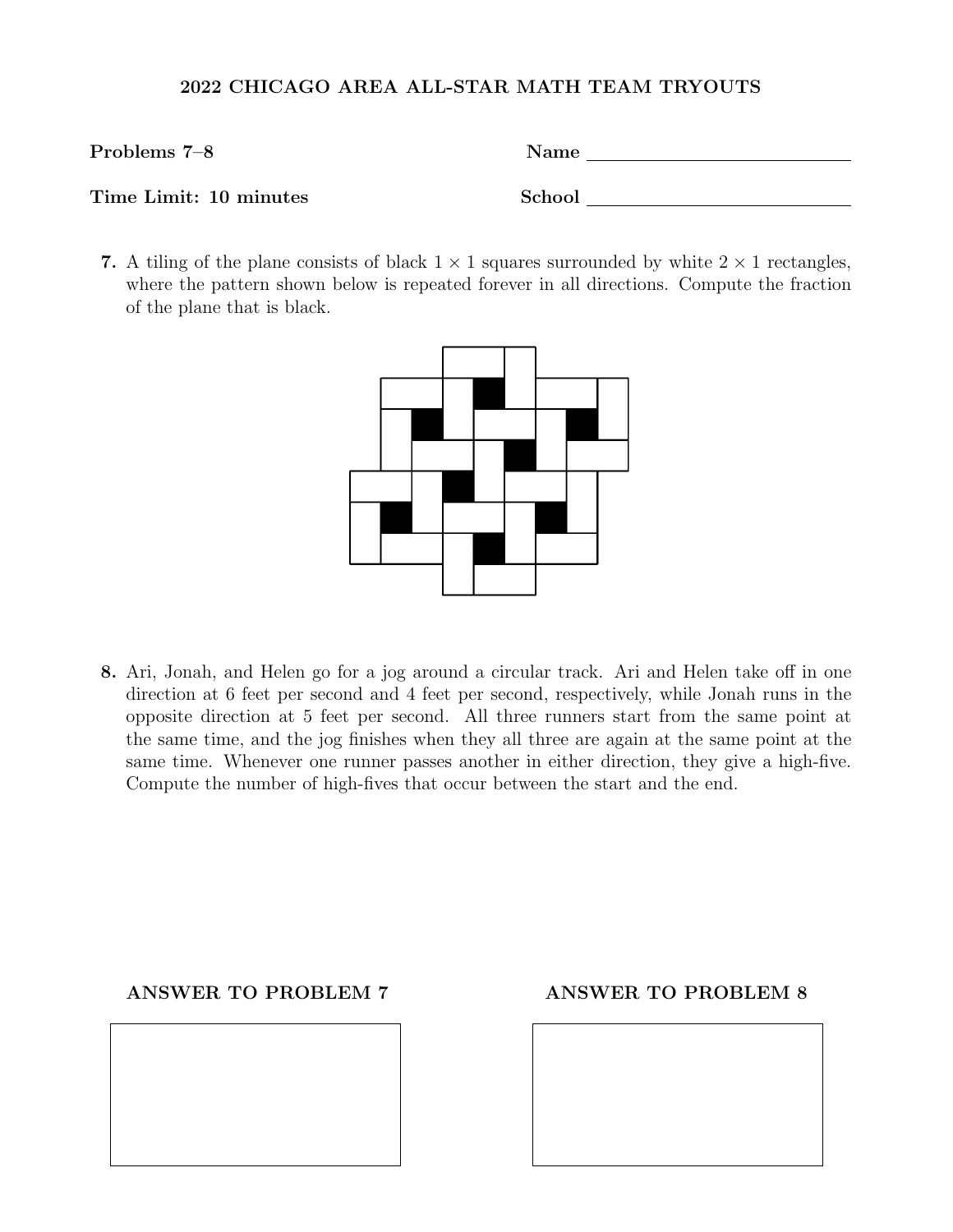| Problems 9–10          | Name   |
|------------------------|--------|
| Time Limit: 10 minutes | School |

- **9.** The roots of the polynomial  $x^3 + px^2 + 24x + q$  are integers, not necessarily distinct. Suppose that 2 is one of the roots. Compute the greatest possible value of  $|q|$ .
- 10. For some integer p, a trapezoid has bases of length 9 and p, and legs of length 9 and 8. Compute the number of possible values of  $p$ .

### ANSWER TO PROBLEM 9 ANSWER TO PROBLEM 10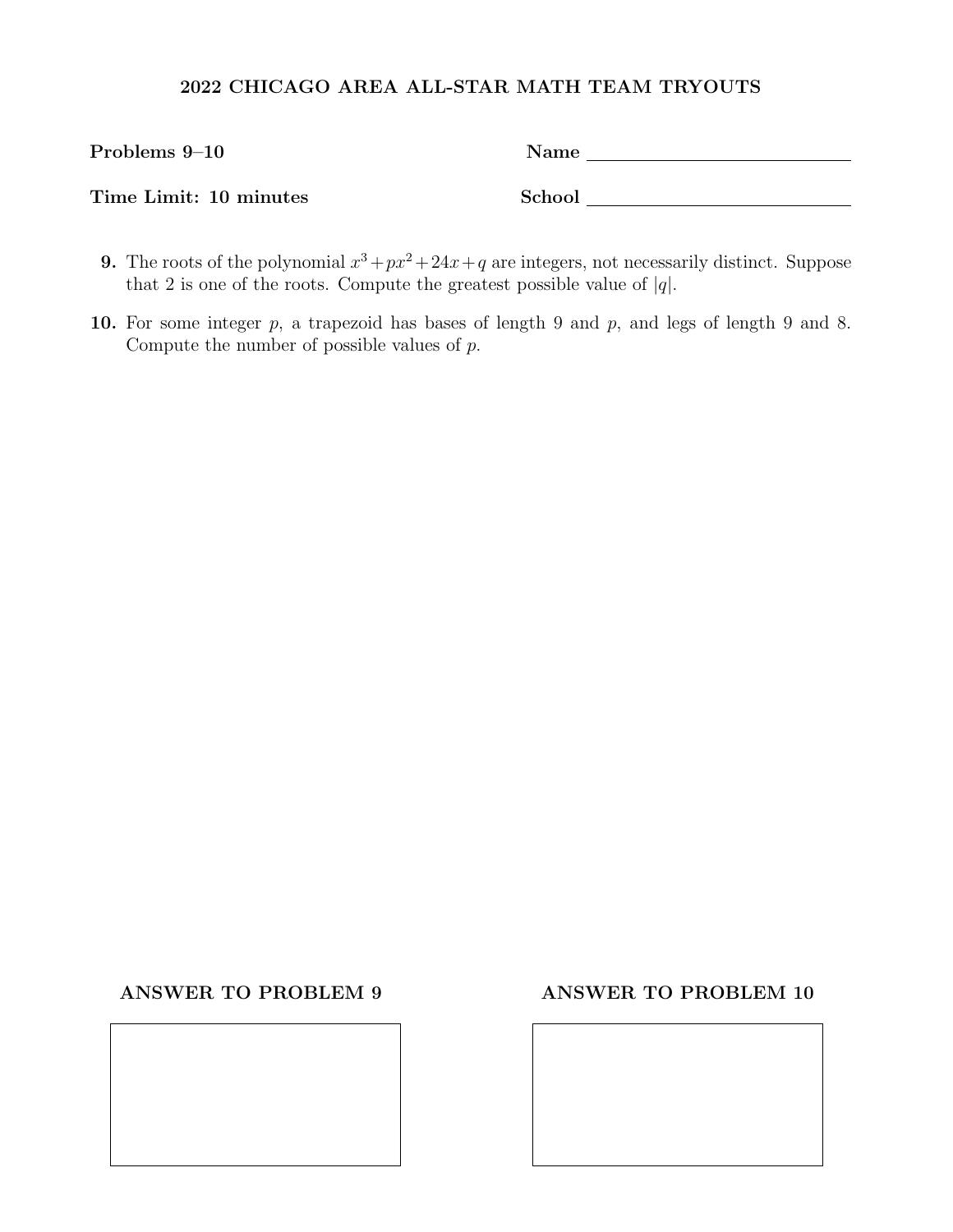| Problems $11-12$       | Name   |
|------------------------|--------|
| Time Limit: 10 minutes | School |

- 11. On the complex plane, z and w are numbers satisfying  $z^6 = 1$  and  $w^4 = -1$ . Given that  $0, z, w$ , and  $z+w$  form a quadrilateral with nonzero area, the minimum possible area of the quadrilateral can be expressed as  $\sqrt{a} - \sqrt{b}$  $\mathcal{C}_{0}$ , where  $a, b$ , and  $c$  are positive integers, and  $a$ and b are squarefree. Compute  $a + b + c$ .
- 12. Rene and Blaise play a game flipping a weighted coin that comes up heads with probability  $p$ . Rene wins if the coin comes up heads twice in a row, while Blaise wins if the coin comes up tails twice in a row; if the flips are different, they continue flipping until two consecutive flips are the same. After a while, nobody has won and the two get bored with the game, so after flipping one last tails, they agree to split the pot evenly. Assuming this division is fair, compute p.

### ANSWER TO PROBLEM 11 ANSWER TO PROBLEM 12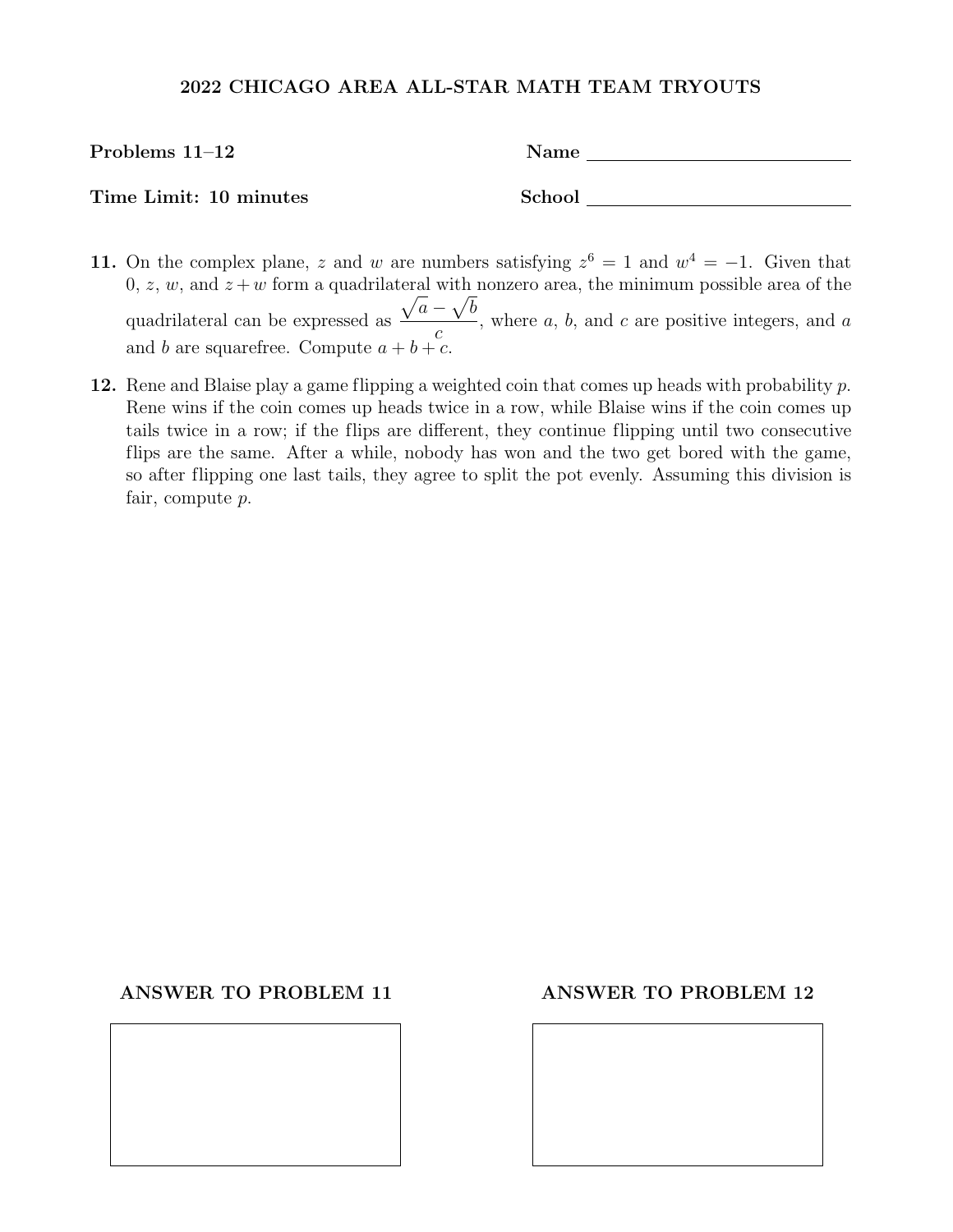| Problems 13-14         | <b>Name</b> |
|------------------------|-------------|
| Time Limit: 10 minutes | School      |

- **13.** In convex quadrilateral  $ARML$ ,  $AR = 6$ ,  $RM = 8$ , and  $\overline{AR} \perp \overline{RM}$ . Let  $m\angle ALM = 120^{\circ}$ . Compute the maximum possible area of ARML.
- 14. The base-factorial representation of a real number  $0 \leq r < 1$  is the number  $0.b_1b_2b_3...,$ where:
	- for every positive integer  $i, b_i$  is a nonnegative integer less than or equal to  $i$ , and
	- $\bullet$   $\frac{b_1}{2!}$  $\frac{1}{2!}$  +  $b_2$  $rac{62}{3!}$  +  $\frac{b_3}{4!} + \cdots = r.$

Compute the base-factorial representation of  $\frac{20}{21}$ 21 .

### ANSWER TO PROBLEM 13 ANSWER TO PROBLEM 14

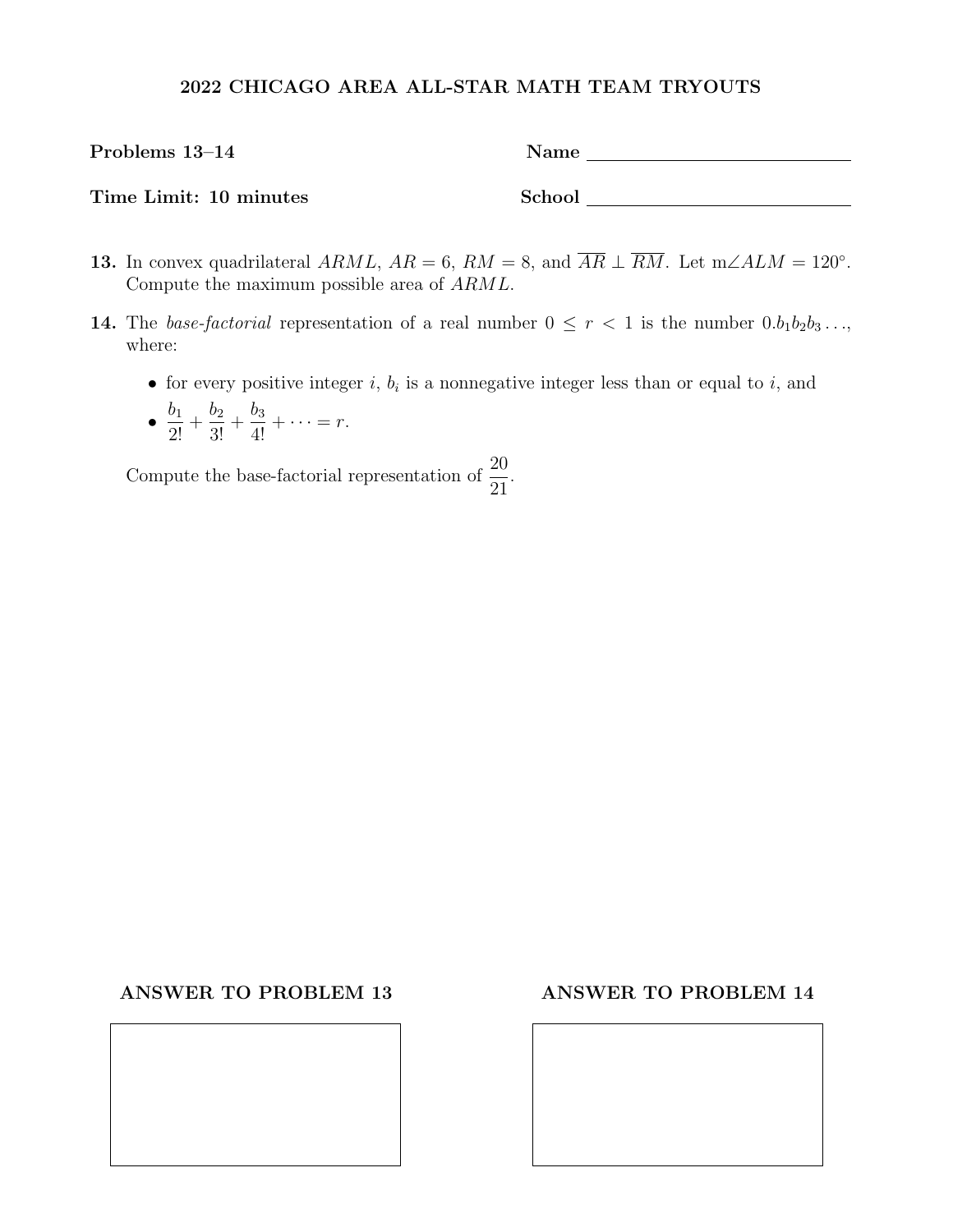Problems 15–16 Name Name

Time Limit: 10 minutes School

- **15.** Let  $\alpha = \cot \left( \frac{\pi}{16} \right)$ 12 ) and let  $\beta = \tan \left( \frac{\pi}{16} \right)$ 12 ). Compute  $\left| \alpha^{12} + \beta^{12} \right|$ .
- 16. An equilateral triangle  $ABC$  in three-dimensional space can be *spiked* by situating a point  $P$ in space so that triangles  $PAB$ ,  $PBC$ , and  $PAC$  are isoseceles right triangles with right angles at P. Each face of a regular tetrahedron is spiked, using a point located outside the tetrahedron. The resulting figure is a convex polyhedron. Given that the edges of the tetrahedron have length 12, compute the volume of its spiked counterpart.

## ANSWER TO PROBLEM 15 ANSWER TO PROBLEM 16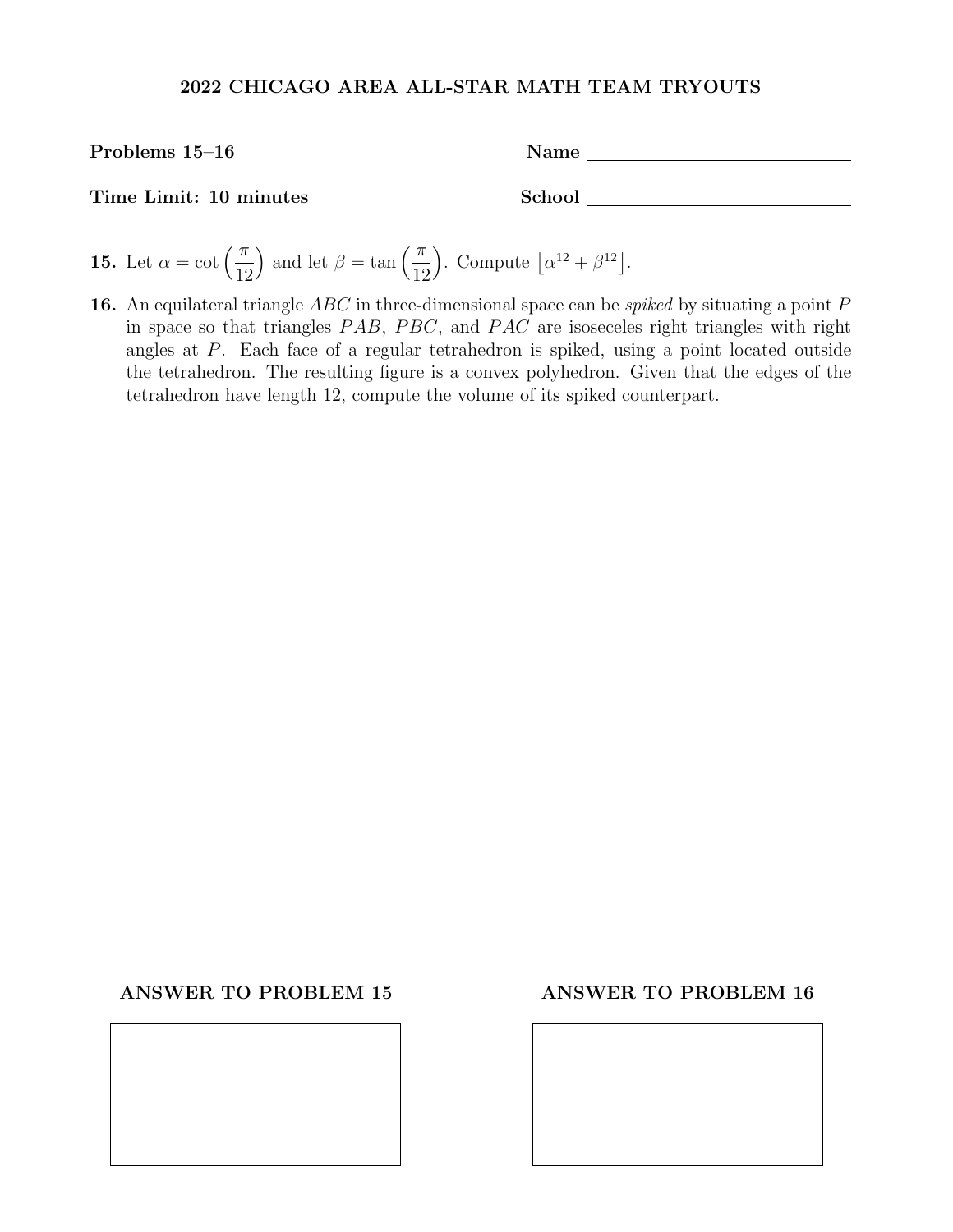# Time Limit: 12 minutes School

- 17. Compute the sum of all values of x such that  $\log_2(\log_4 x) + \log_4(\log_2 x) = \frac{7}{2}$
- 18. Complete the cross-number puzzle below, where each Across answer is a four-digit number and each Down answer is a three-digit number. No answer begins with the digit 0. Your answer must be written in the space at the bottom of this page, not the grid to the right!

- 1. Just like the number 2022, 1. A perfect cube all but one of its digits are  $\qquad$  2. The rightmost three digits the same of the least multiple of 2022,
- 5. All digits are distinct primes none of whose digits is 0
- 6. No digit is a multiple of  $3 \qquad$  3. A Fibonacci number
	- 4. A palindrome

| Across                            | Down                           |  |  |
|-----------------------------------|--------------------------------|--|--|
| 1. Just like the number 2022,     | 1. A perfect cube              |  |  |
| all but one of its digits are     | 2. The rightmost three digits  |  |  |
| the same                          | of the least multiple of 2022, |  |  |
| 5. All digits are distinct primes | none of whose digits is 0      |  |  |
| 6. No digit is a multiple of 3    | 3. A Fibonacci number          |  |  |

.

### ANSWER TO PROBLEM 17 ANSWER TO PROBLEM 18



Problems 17–18 Name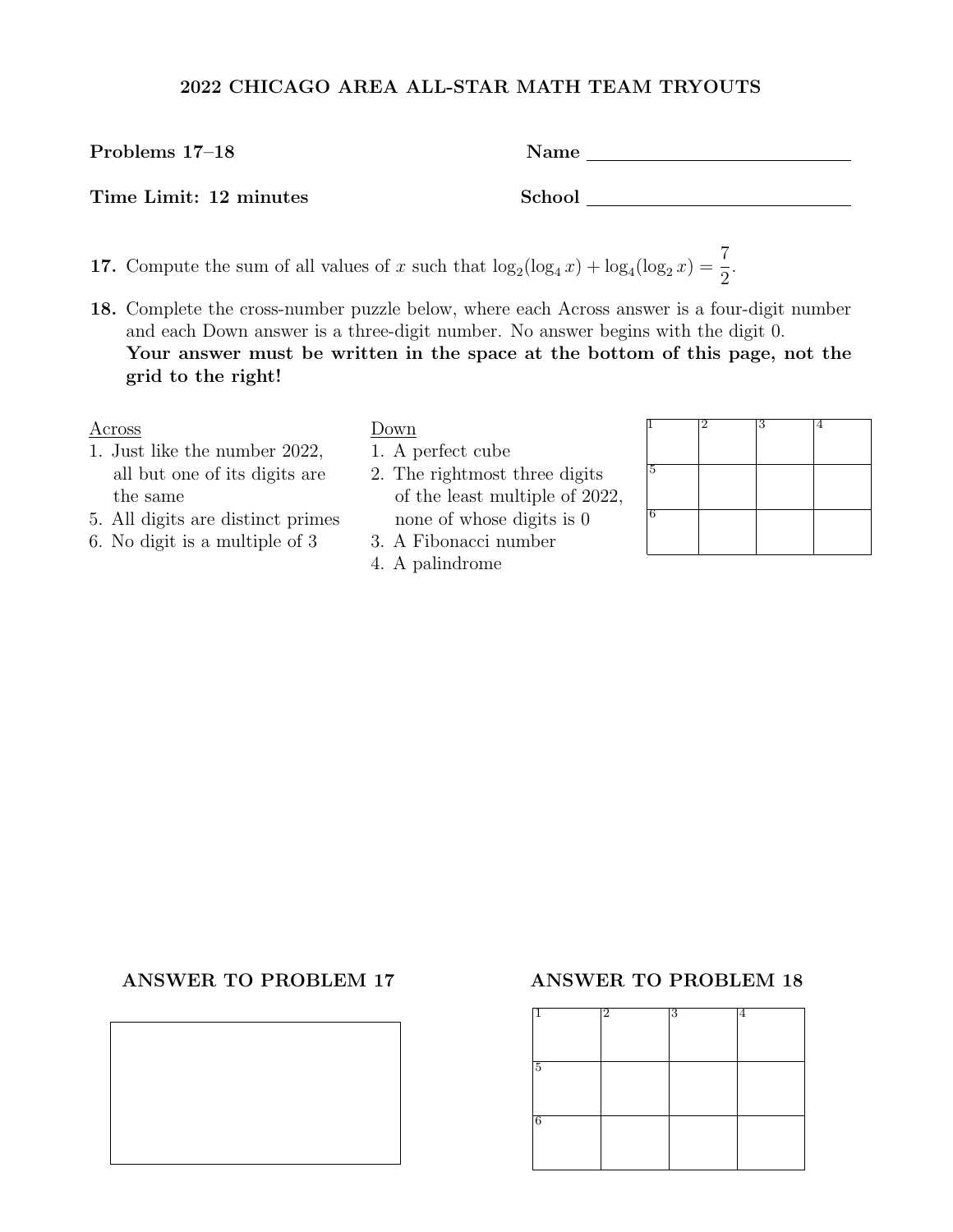| Problems 19–20         | Name   |
|------------------------|--------|
| Time Limit: 10 minutes | School |

**19.** For  $x > 0$ , compute the minimum possible value of  $4096^x - \sqrt{x}$ .

20. From left to right, the last eight digits of  $n!$ , expressed in base 10, are 20,000,000. Compute  $n$ .

# ANSWER TO PROBLEM 19 ANSWER TO PROBLEM 20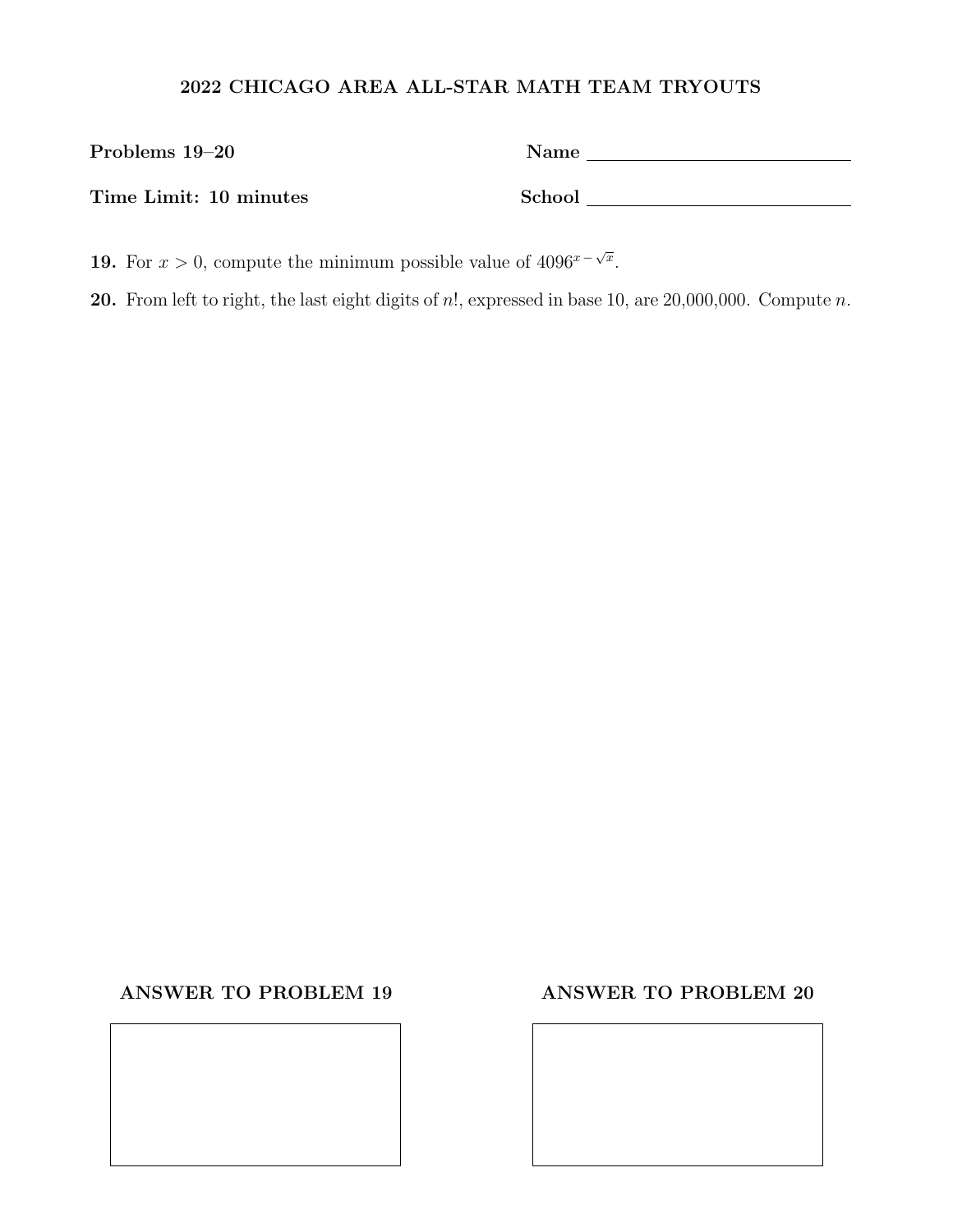| Problems $21-22$       | Name   |
|------------------------|--------|
| Time Limit: 10 minutes | School |

- 21. Benny the bug starts at point A and travels 1 meter in a straight line. Benny then turns left 90◦ and travels another 1 meter in a straight line. Benny turns 90◦ left and travels 2 meters in a straight line, turns left again, and travels another 2 meters in a straight line. Benny continues in this fashion, adding 1 meter to the length of his walks every two segments and turning left 90◦ after each segment. After Benny has walked 2022 meters, compute the number of meters he is from his starting point.
- 22. Regular nonagon MATHISFUN has side length 17. Compute  $IF \cdot IT IS \cdot NT$ .

## ANSWER TO PROBLEM 21 ANSWER TO PROBLEM 22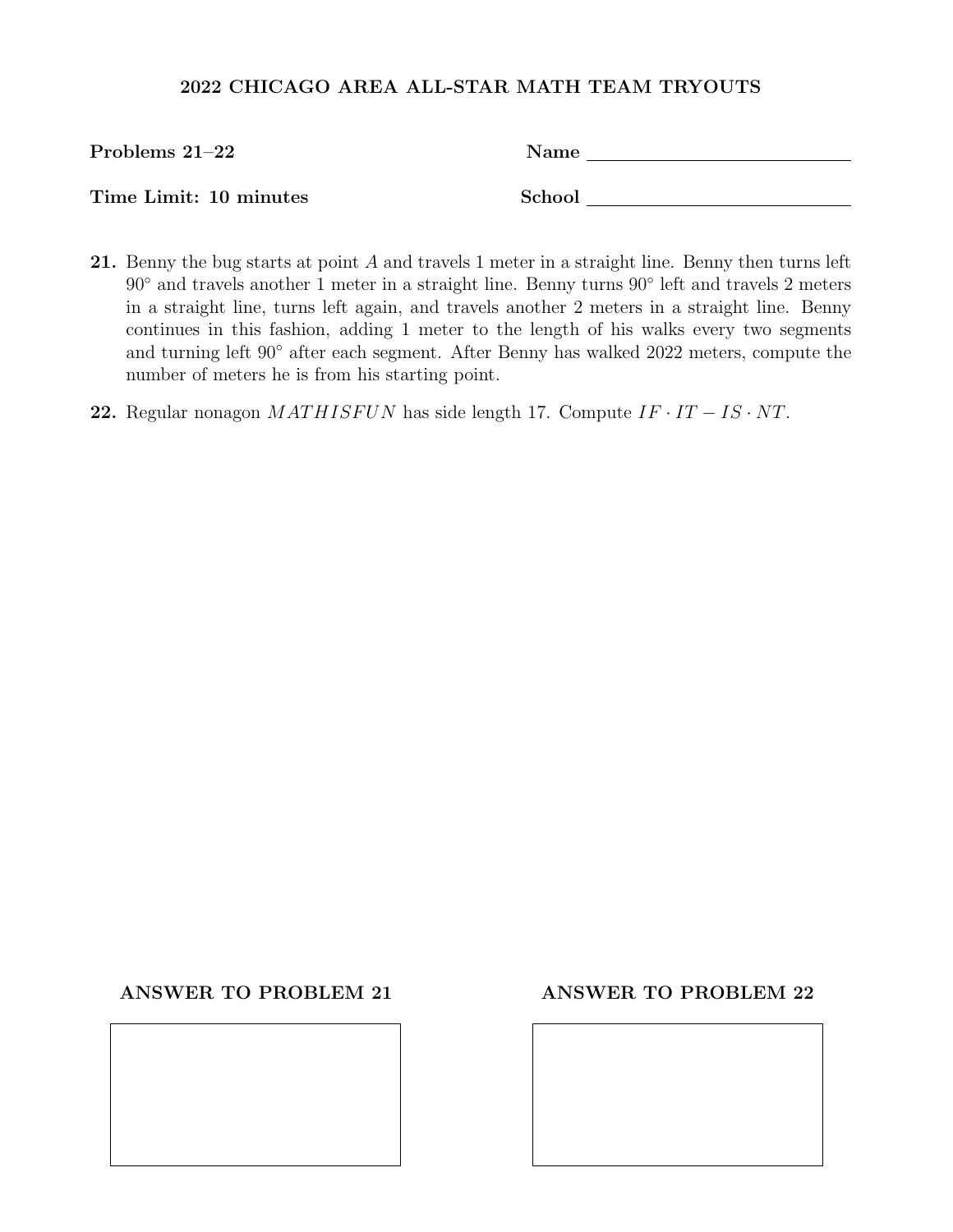| Problems 23-24         | Name   |  |
|------------------------|--------|--|
|                        |        |  |
| Time Limit: 10 minutes | School |  |

- 23. In a typical recent year, the gap between the amount of federal income taxes owed and taxes actually paid is about \$441,000,000,000, according to the IRS. Compute the sum of the distinct prime factors of 441,000,000,000.
- **24.** Segment  $\overline{DK}$  has length  $\frac{40}{7}$ . Points Y and P lie on  $\overrightarrow{DK}$ , with Y between D and K, and K between D and P, so that  $\frac{YD}{YK} = \frac{DP}{KP}$ . Let y be the greater of DY and DP, and let p be the lesser of DY and DP. Given that  $yp = 40$ , compute the ordered pair  $(y, p)$ .

### ANSWER TO PROBLEM 23 ANSWER TO PROBLEM 24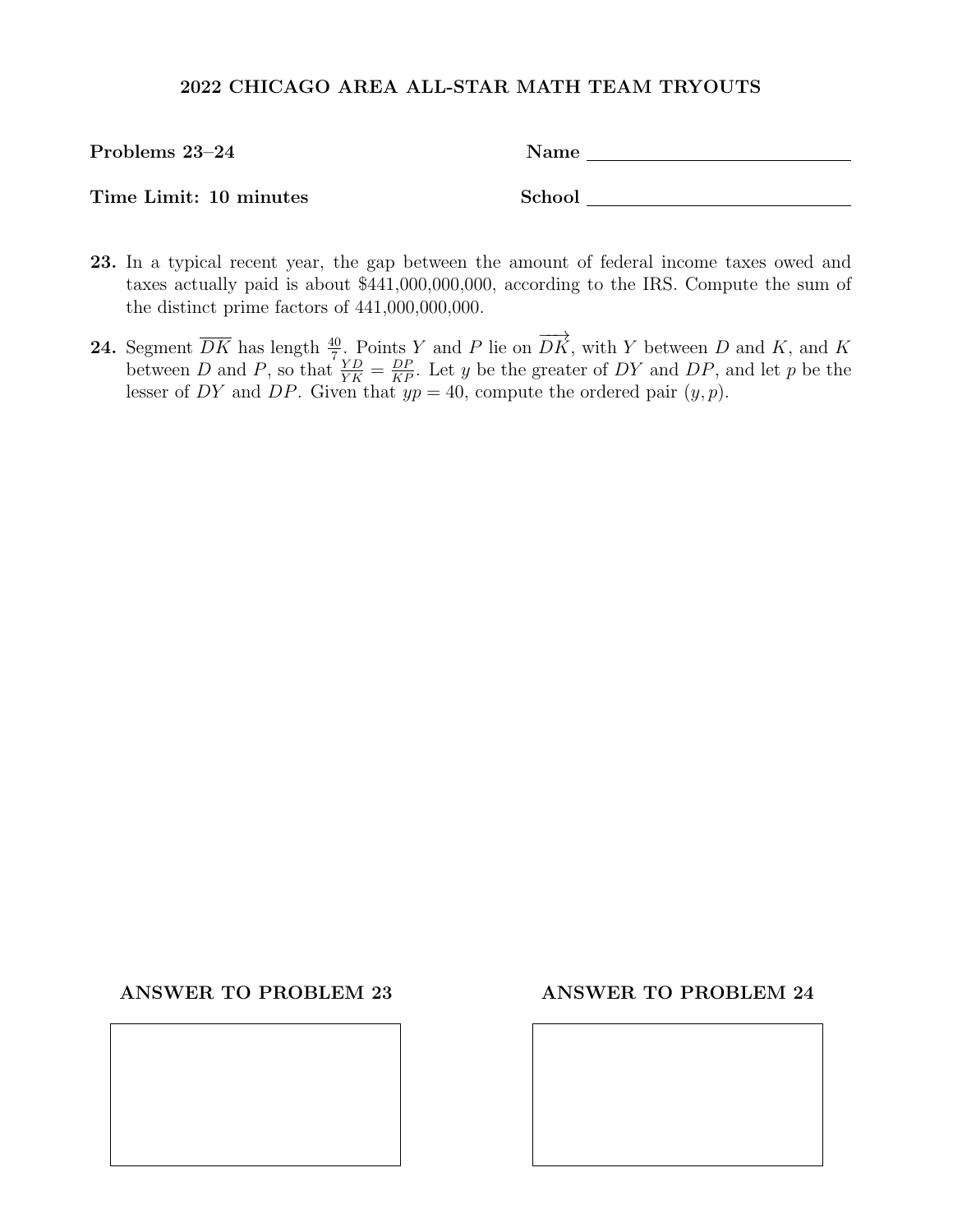# Part I Answers

| 1. 3   |                               |        | 2. 289                                                                          |
|--------|-------------------------------|--------|---------------------------------------------------------------------------------|
|        | 3. $\frac{3}{5}$ (or 0.6)     |        | 4. 126                                                                          |
| 5. 4   |                               |        | 6. 1, $\frac{\sqrt{2}}{2}$ (must have both;<br>2 <sup>-1/2</sup> is acceptable) |
|        | 7. $\frac{1}{5}$ (or 0.2)     | 8. 19  |                                                                                 |
|        | 9. 180                        | 10. 22 |                                                                                 |
| 11. 12 |                               |        | 12. $\frac{\sqrt{5}-1}{2}$                                                      |
|        | 13. $\frac{72+25\sqrt{3}}{3}$ |        | 14. 0.122415                                                                    |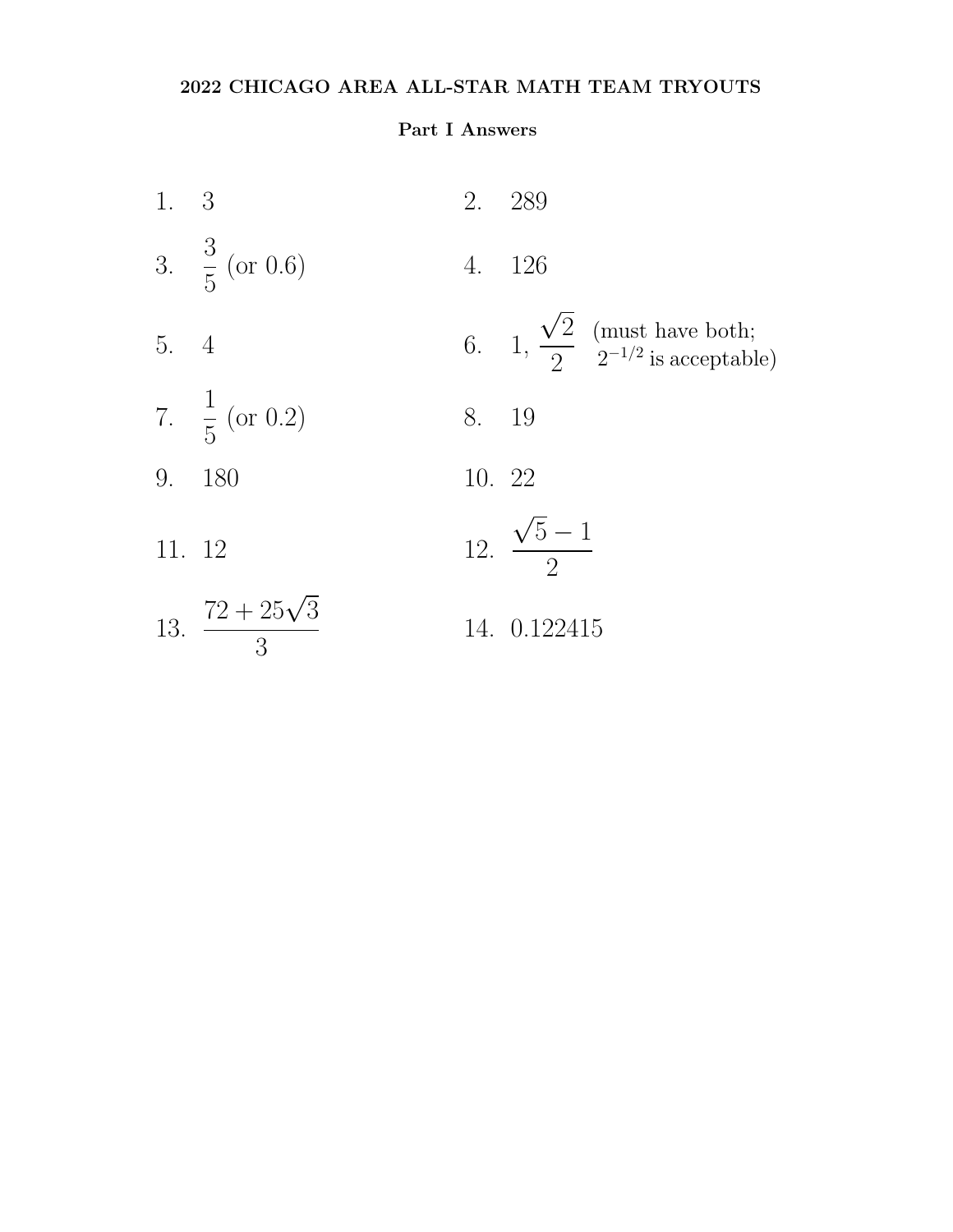# Part II Answers

|        | 15. 7300802                  |        | 16. $432\sqrt{2}$                                                                                                  |
|--------|------------------------------|--------|--------------------------------------------------------------------------------------------------------------------|
|        | 17. 256                      |        | 131<br>$\mathbf{1}$<br>18. $\begin{array}{ c c c c }\n\hline\n2 & 3 & 7 & 5 \\ \hline\n5 & 2 & 7 & 1\n\end{array}$ |
|        | 19. $\frac{1}{8}$ (or 0.125) | 20. 34 |                                                                                                                    |
|        | 21. $2\sqrt{221}$            |        | 22. 289                                                                                                            |
| 23. 17 |                              |        | 24. $(10, 4)$                                                                                                      |